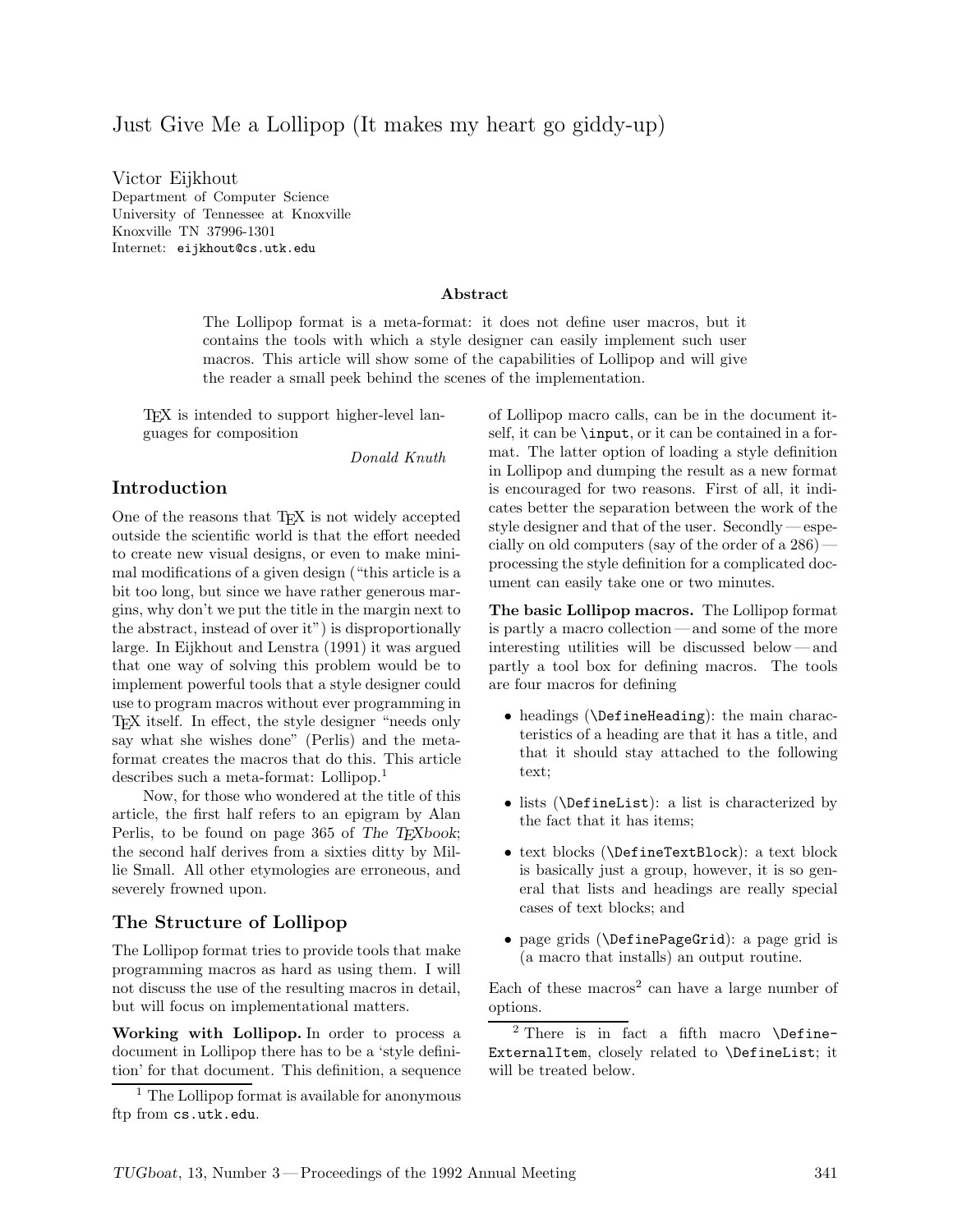**An example of the use of Lollipop.** Although a large number of examples would be necessary to give a representative sample of the possibilities of the Lollipop tools, here is one example to give the reader the basic idea. The following macro defines a heading \SubSection.

```
\DefineHeading:SubSection counter:i
   whitebefore:18pt whiteafter:15pt
   Pointsize:14 Style:bold
   block:start SectionCounter literal:,
          SubSectionCounter literal:.
          fillupto:levelindent title
   external:Contents title external:stop
   Stop
```
(The terms 'block', 'external', et cetera, are called 'options'.) This definition specifies that subsections have a counter that counts in lowercase roman numerals, that there should be a certain amount of white space above and below it, and that it should be formatted in 14 point bold as the section counter, a comma, the subsection counter, a full stop, filling these counters up to the \levelindent width (to be explained below), and following this by the title. Also it specifies that the title should go to the contents file.

This macro **\DefineHeading** must be a pretty complicated object, don't you think? Well, here is the full definition:<sup>3</sup>

```
\@GenericConstruct{Heading}
\def\@DefineHeading{
    \@DefineStopCommand{\relax}
    \csarg\edef{\@name}{\@GEN@OPEN
        \the\@main@options@list
        \@GEN@CLOSE}
    }
```
where the auxiliary macro **\csarg** is defined as

```
\def\csarg#1#2{\expandafter#1%
    \csname#2\endcsname}
```
**Definition of the** \Define **macros.** Since the \Define... macros are so much alike— many options are common to all of them I let all of them be defined automatically by the same macro **\@GenericConstruct**. This defines \DefineHeading as a macro that will process a list of options (this part contains the common work for all constructs), and then call \@DefineHeading to do the actual definition.

<sup>3</sup> Several pieces of code in this article have been simplified. Others however, such as the following, have been left intact to convey to the reader the idea that Lollipop is a sophisticated format.

A call \DefineHeading:Section will expand first of all to a call

#### \def\@name{Section}

As can be seen in the example above, this macro is then used to define \Section with an \edef. This \edef unpacks the token list \@main@option@list that has been constructed during option processing. Also, the macros \@GEN@OPEN and \@GEN@CLOSE contain lots of conditionals that may or may not cause code to be included in the definition of \Section depending on values of parameters that were set during option processing. This is explained further below.

**Options.** Clearly, a large responsibility rests on processing the options. For instance, in the example above the option 'counter' has to allocate the appropriate counter, but also set the test \has@countertrue.

Options can be general, such as the 'counter' option (here  $\x$ p is  $\exp$ andafter):

```
\@GenericOption{counter}{\has@counteryes
   \NewCounter:\@name
    \xp\add@mark@item\xp{\@name Counter}
   \CounterRepresentation:\@name=#1
    }
```
or they can be specific, such as the option controlling white space between items in a list:

\@ListOption{whitebetween}{....}

Generic options are defined as follows:

```
\def\@GenericOption#1{
   \append@to@list
        {@GenericOptions}{\\#1;}
   \csarg\def{Option@#1}##1##2}
```
for instance, for 'counter' a macro \Option- @counter is defined. The definition

\@GenericConstruct{List}

causes the definition of \@ListOption:

```
\def\@GenericConstruct#1{
```

```
\csarg\def{@#1Option}##1%
   {\csarg\def{#1@##1}####1####2}
```
so that the 'whitebetween' option causes the definition of a macro \@List@whitebetween.

Now let's say we are defining a heading, and we find the option 'foo'. We then check whether a macro \Heading@foo is defined. If so, we execute it; if not we check for the existence of a more general macro \Option@foo. This is executed if it exists, and if it doesn't, we check whether  $\text{100}$  is a defined control sequence. If it is, we include the command \foo in the \@main@options@list, so that it will later be part of the definition of the heading we are defining; if it is not, we generate an error message.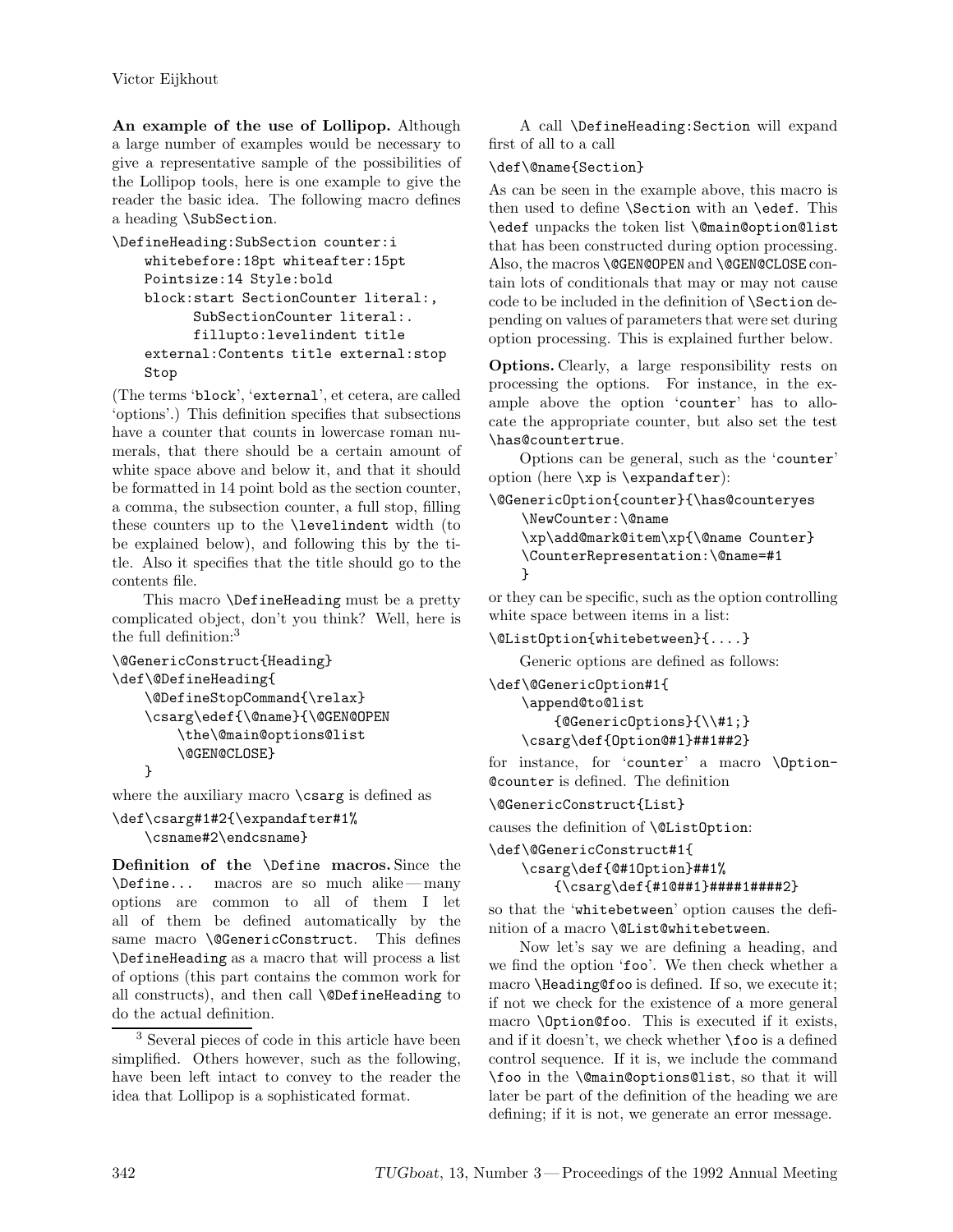# **The Basic Tools**

In this section I will give a short overview of the capabilities of the four basic macros. First the block structure macros used in all of them are explained briefly.

**Block structure.** Text blocks and lists are obvious candidates for environment macros that do grouping, so that values of \leftskip, \parindent, and whatever more can stay local. As I've argued in (Eijkhout, 1990) such macros can also handle spacing above and below the environment. Thus, Lollipop has two macros

```
\def\@GEN@OPEN{\outer@start@commands
   \begingroup \inner@start@commands}
\def\@GEN@CLOSE{\inner@end@commands
   \endgroup \outer@end@commands}
```
that induce grouping, and that perform the various actions needed at the boundaries of an environment. This also includes such common actions as handling counters and titles, placing marks, and defining labels for symbolic referencing.

For instance, if the macro currently being defined (if this is \Section, the macro \@name has that value) has a counter, that should be incremented. Therefore the macro **\@GEN@OPEN** contains a line

```
\ifhas@counter
```
\noexpand\StepCounter:\@name

```
\fi
```
Recall that these macros are called inside an \edef, so \Section macro contains the line

```
\StepCounter:Section
```
only if the macro has indeed a counter.

In general, a macro \foo opening the environment will contain the code generated by \@gen@open, while a corresponding command \foostop contains the \@gen@close code.

- **Headings:** Maybe somewhat surprisingly, a heading can be considered as an environment, namely as one where the heading command contains both the opening and closing commands of the environment. Titles are treated below.
- **Text blocks:** Text blocks are environments that can span several paragraphs. They have explicit open and close commands. Text blocks are, for instance, a way of having a chunk of text be indented and perhaps labeled. As an example, here is the specification of the examples in *TEX by Topic* (Eijkhout, 1992): they are indented, and the word 'Example' is set in italic over them.

```
\DefineTextBlock:example
   breakbefore:500 breakafter:1
   PushListLevel
   noindent begingroup Style:italic
        literal:Example endgroup
   par nobreak Indent:no
   text
   Stop
```
The option 'text' indicates where the text of the block fits in the specification. Any options appearing after this option will result in code in the macro that closes the environment. For instance, here is a possible way of defining leftaligning display equations:

```
\DefineTextBlock:DisplayEq
   whitebefore:abovedisplayskip
   whiteafter:belowdisplayskip
   whiteleft:levelindent
   literal:$ displaystyle text
   literal:$
   Stop
```
The closing macro will be defined as

\def\DisplayEqstop{ ... \$ \endgroup ... }

where the dollar corresponds to the one after the 'text' option.

**Lists:** The main point of interest about lists is the formatting of the item labels. The two main choices are

item:left ... item:stop

for left-aligning, and

item:right ... item:stop

for right-aligning labels. The label can for instance contain an 'itemCounter', or an 'itemSign', or even both. The item sign and the representation of the item counter are dependent on the level, and can be set by the designer.

An interesting option is 'description'. If this option is used, all text following \item to the end of line will be taken as the label text. The LATEX style description list can be implemented as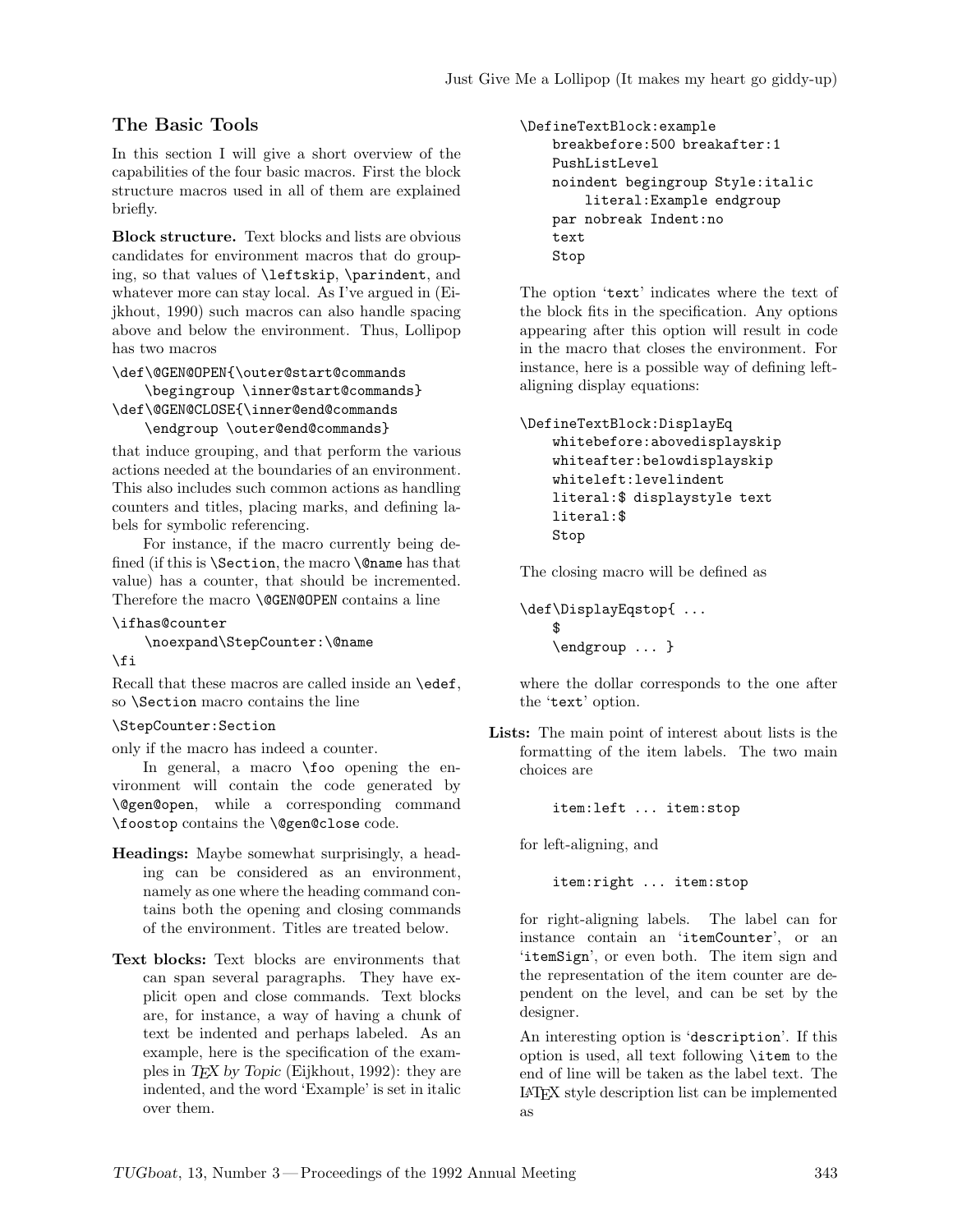```
item:left Style:bold
  description Spaces:2
  item:stop
```
which is used as

\item The label and the next line is again normal

- **Abbreviated closing:** Both lists and text blocks have an explicit closing command. Since such phenomena are properly nested, the format can very well figure out what to close if I tell it to close the current block. Therefore, the macro \> closes whatever list or text block is opened last, and \>] closes all lists and text blocks that are currently open.
- **Page grids:** Definition of output routines is much easier in Lollipop than in plain T<sub>EX</sub>, but still it is the hardest part of working with Lollipop. Hence I will not go into full detail.

The most important option for page grids is 'text'. It indicates that a page will use part of \box255. If this option does not appear, we are defining an output routine that does not use \box255. For such output routines the option \nextpagegrid is crucial: it tells TEX what output routine to take when the current one has output a page.

For instance, if left and right hand pages have a different layout, we could implement them as separate output routines:

```
\DefinePageGrid:leftpage
    nextpagegrid:rightpage
    ...
\DefinePageGrid:rightpage
    nextpagegrid:leftpage
    ...
```
The 'text' option usually appears inside

```
band:start text band:end
```
and it can occur several times there. For instance

```
band:start text
  white:20pt text
  band:stop
```
defines a two column layout with a gutter width of 20 point.

Some of the options for page grid (height and width for instance) have a global significance, but for others it is recorded whether they appear before or after the 'text' options. Depending on this, they become part of the header or the footer of the page.

When the output routine is invoked, Lollipop assembles any header or footer, and computes the remaining space for text. If this is not equal to the size of \box255, \vsize is reset, and \box255 is thrown back to the main vertical list. This mechanism is an easy way to get pages with the same size if the size of the header or footer can vary.

Definition of output routines is in fact so easy in Lollipop that for title pages of chapters it is easier to write a special page grid, than to mess around with a lot of macros. Thus the line

## \Chapter The second chapter\par

may look to the user as calling a macro, whereas in fact it installs a new output routine for the chapter title page. The way the title is handled is explained below.

# **Titles and References**

The perceptive reader may have noticed in the definition of \DefineHeading above that the macro defined is not declared with a parameter. How then are titles handled?

Well, since in Lollipop not only headings, but also lists, text blocks, and page grids can have titles (but need not; every once in a while a heading without a title can be convenient, and output routines with titles are surprisingly useful, as I indicated above), the option 'title' controls whether a construct actually has a title by setting a switch \ifhas@title to true. Definition of the actual heading macro then executes a line

\ifhas@title \@Titelize{\@name}\fi

where \@Titelize is a macro that takes a macro, and redefines it with an argument.

This redefinition trick can even be performed twice: if the macro has a counter, this should be referenceable. For some reason I decided against the LATEX approach of using \label commands: any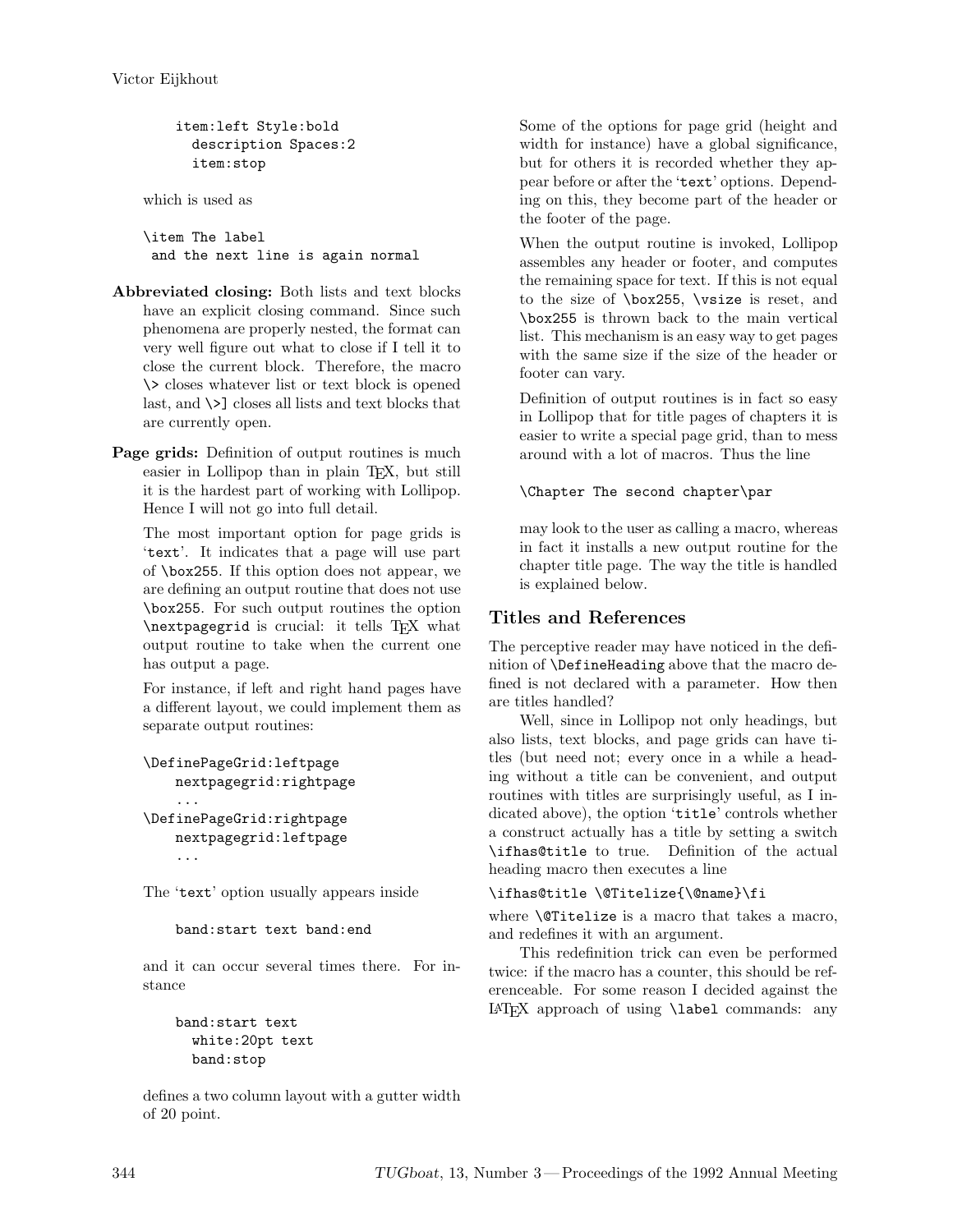command that can be referenced in Lollipop<sup>4</sup> accepts an optional parameter with the label key. For instance

#### \Section[definition:section] Notations and Definitions\par

gives the key 'definition:section' to a section.

# **Indentation Levels**

If lists of various types are used in a nested fashion, each next level is indented with respect to the previous one by a certain amount. Specifying these amounts can be done quite flexibly in Lollipop, and it is also made easy for the designer to have other indented material line up with these implied left margins (Braahms, Eijkhout and Poppelier, 1989).

On each level, a control sequence \levelindent indicates the amount by which the next level will be indented. Thus, letting \parindent be set equal to \levelindent at the start of a text block, will give nicely aligning indentations no matter at what level the block appears.

The value of \levelindent is determined by looking at the level number (say that this is 3), and checking whether a macro \levelindentiii exists. If so, the value of this is taken, if not, some default fraction of the value of \basicindent is taken. The style designer can set this \basicindent, and adjust individual levels by

#### \LevelIndent:3=25pt

or similar calls.

Lists are indented to the next level automatically, but in order to provide this functionality for other objects there exists an explicit

#### \PushListLevel

command. There is even a \PopListLevel command that has various uses. For instance, it can be used to realise 'suspended lists': the effect of

\item Some text\par {\PopListLevel \noindent Some text.\par} \item Again an item

is that the 'some text' aligns with the text outside the list, instead of with the items in the list.

Popping and pushing list levels is also essential for correct formatting of external files; see below.

<sup>4</sup> Not explained in this article is that the way something is referenced is also easily determined by the user. This makes it possible for instance to refer to chapters by name instead of by number.

### **Marks**

TEX's marks are a means of communication between routines that supply certain information (values of counters, titles), and the output routine. Since there is no way for the output routine to tell the rest of the macros which ones should pass information through marks, in Lollipop *everyone* puts their information (that is, titles and counter values) in marks. The output routine then selects with a simple call, for instance

#### \LastPlaced:SectionTitle

the value of \SectionTitle in the \botmark.

Let's look at the implementation of this. There is a list \mark@items that has the names of everything that goes in a mark. For instance, defining a heading \Section causes calls

\add@mark@item{SectionTitle}

\add@mark@item{SectionCounter}

These allocate token lists

\mark@toks@SectionTitle

\mark@toks@SectionCounter

which are to contain the title and the counter value, and which get their value from a command such as \refresh@mark@item

{SectionTitle}{The title}

whenever \Section is called. Everytime a mark item is refreshed, a new mark is placed on the page which contains the values of *all* mark token lists. The output routine then simply picks from this structure whatever information it needs.

## **External Files**

Formats such as LATEX usually supply facilities for a table of contents, and maybe lists of figures and tables, but what if an author needs in addition a list of notations, one of definitions, and one of authors referenced? Lollipop takes the drastic approach, and provides none of these.

But it makes it easy for you to define them yourself.

**User interface.** An external file is characterized by in an internal name, and a file name extension:

\DefineExternalFile:Contents=toc

This command does some initialization such as a call to \newwrite, and it creates a switch so that the user can specify with

#### \WriteContents:no

that the file is not to be overwritten in this run. A global switch

\WriteExtern:no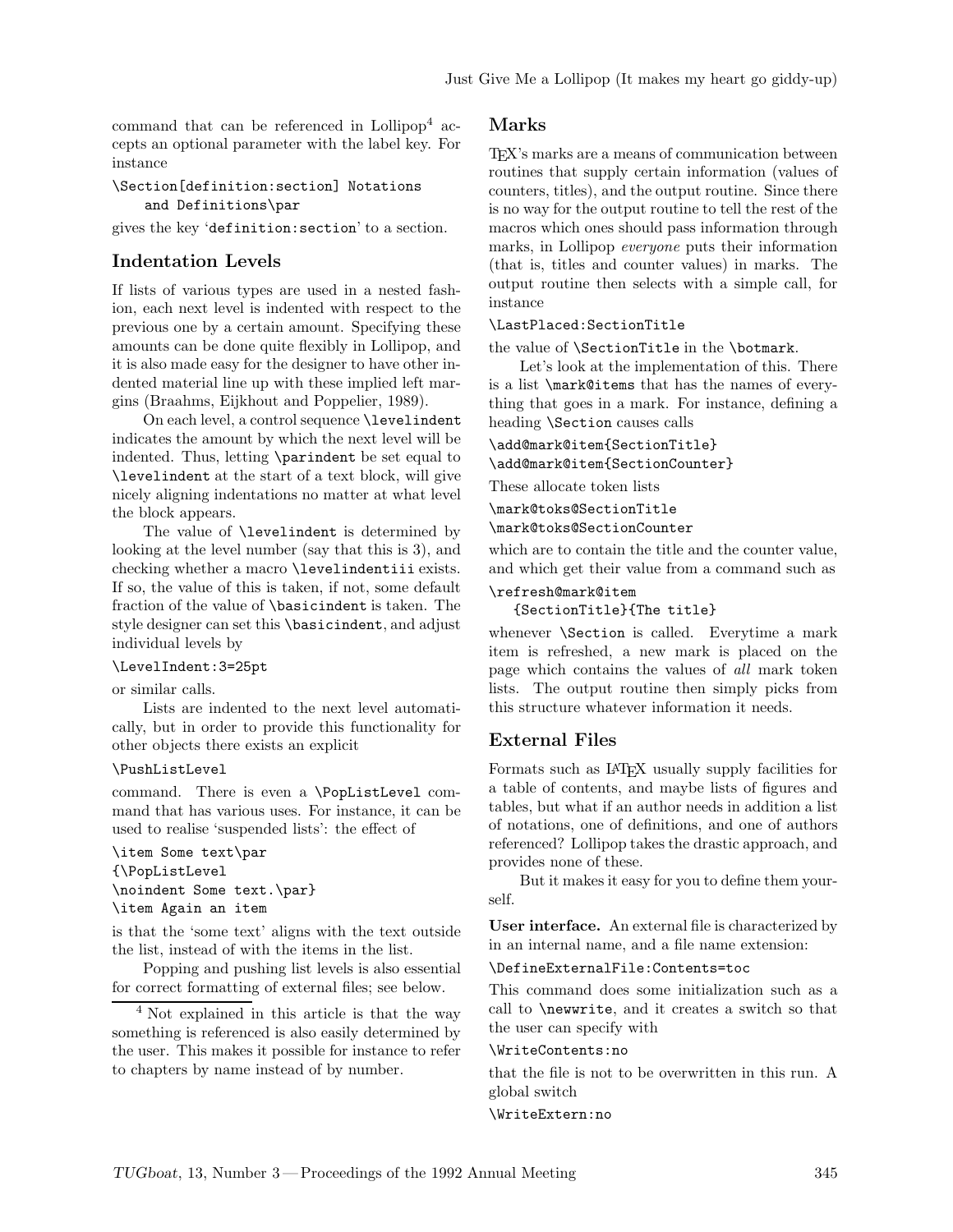prohibits all external writes.

Next, commands such as \Section have to specify that they want to write out information. This is done with the option 'external'. Usually, all that is written out is the title

external:contents title external:stop

but other information can be written out too.

The hard part about external files is specifying how their information is to be typeset. Telling that a file needs to be loaded is simple:

## \LoadExternalFile:Contents

For every command that writes information to an external file, the style definition needs to contain a call

\DefineExternalItem:Section file:Contents item:left Style:roman SectionLabel item:stop

title Spaces:2 Style:italic Page Stop

where 'SectionLabel' is the counter that was written out automatically for \Section, and 'title' is whatever information was specified with the 'external' option.

In effect, this defines the layout of a list that has only one item. Now we see another use for pushing indentation levels: contents items for subsections may need to be indented, but since they are a separate list on the outer level, we need to push them explicitly to the correct indentation:

## \DefineExternalItem:SubSection

```
file:Contents
PushIndentLevel Style:roman
item:right SectionLabel literal:.
    SubSectionLabel Spaces:1 item:stop
title Spaces:2 Style:italic Page
Stop
```
Note that a composite label is made here out of the section and subsection numbers.

**Implementation.**External files are handled in much the same way they are treated in IATFX: all information is written to the main auxiliary file, and this is loaded at the end of the run, in order to update the other external files.

Writing out titles and such means that these are subject to the usual expansion of \write. The LATEX approach of letting the user put \protect commands has proved over time to be too errorprone, so I've decided to inhibit all expansion in titles.

# **Extendability of Lollipop**

For each macro package, the question comes up 'but what if I want something that it cannot do?' The option mechanism of Lolipop can cope with this quite easily. Any option that is undefined is interpreted as a control sequence. Thus the style designer can incorporate arbitrary macros.

For instance, the title pages of *TEX by Topic* (Eijkhout, 1992) have quite elaborate headings, for which I programmed a separate macro \ChapterHead, which uses the (automatically generated) macro \ChapterTitle.

\def\ChapterHead

```
{\hbox{\label{thd} \ldots} }\PointSize:24 \Style:roman
         \ChapterTitle
 ...}
```
The macro **\Chapter** then uses this **\ChapterHead**: \DefinePageGrid:Chapter

NextPageGrid:textpage HasTitle:yes ... ChapterHead

... Stop

The undefined option 'ChapterHead' generates a call to the macro \ChapterHead.

# **Goodies**

It goes without saying that Lollipop has a sophisticated font selection scheme, a verbatim mode, and other assorted niceties. However, since these facilities are rather pedestrian, if rather useful, I will not discuss them here.

# **Conclusion**

Lollipop is a long, complicated format. An article about it can only give a taste of its philosophy. I hope this piece has given the reader an idea of how macros can be generated automatically, according to the wishes of a style designer. People wanting to use Lollipop can get the software and a user's guide; people wanting to understand it will, for a while, have only this article and the code to go on.

As yet there is no real experience with Lollipop. I have used it myself for two books, but I am the author. I find it very easy to use, but if something goes wrong the errors can be mystifying in the extreme.<sup>5</sup> Error messages are still a major concern. Recall that macros are automatically defined and redefined, by

<sup>5</sup> And the macros themselves can become pretty big. While debugging, I discovered that TEX will 'only' \show the first 1000 characters of a macro. . .